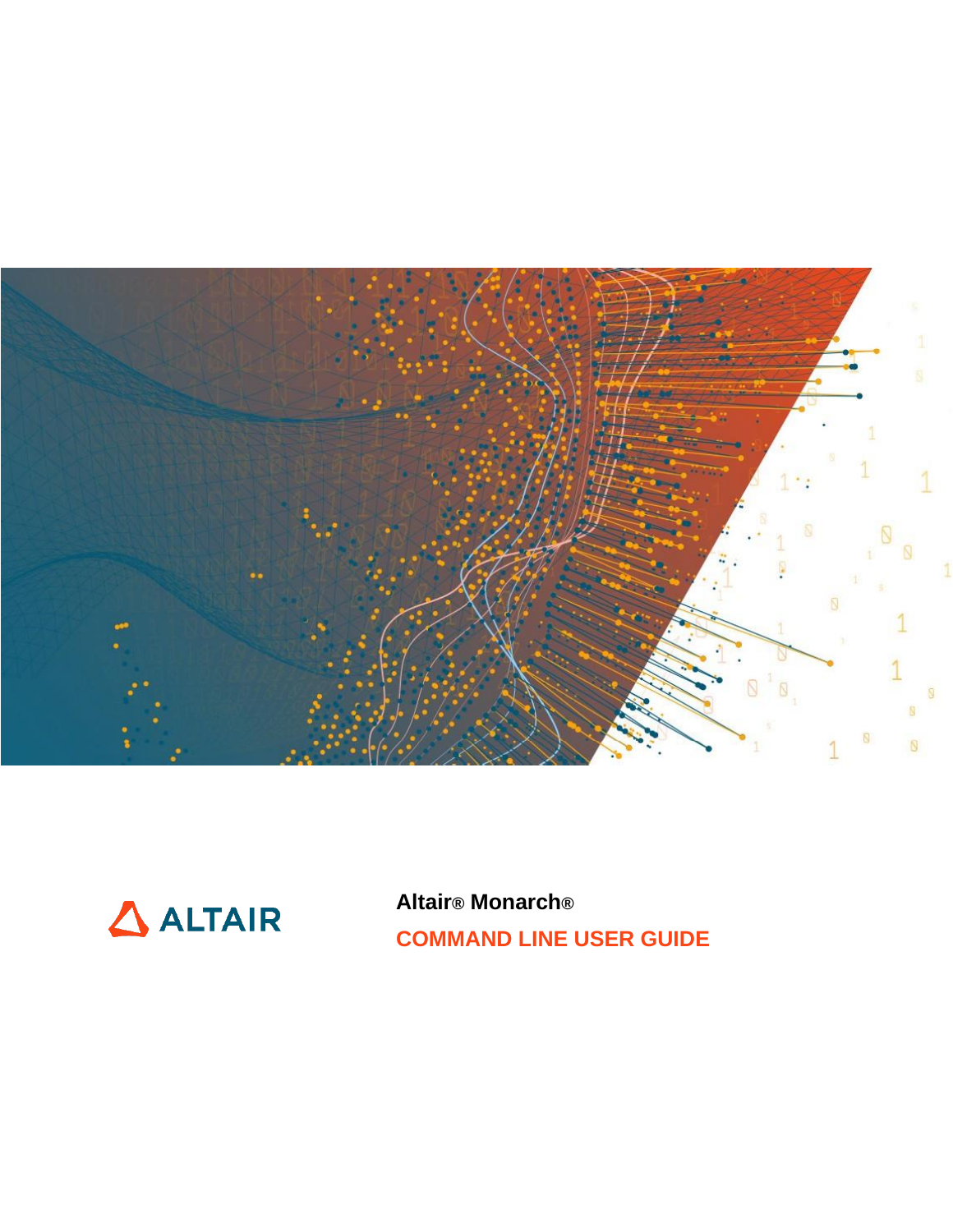#### **TABLE OF CONTENTS**

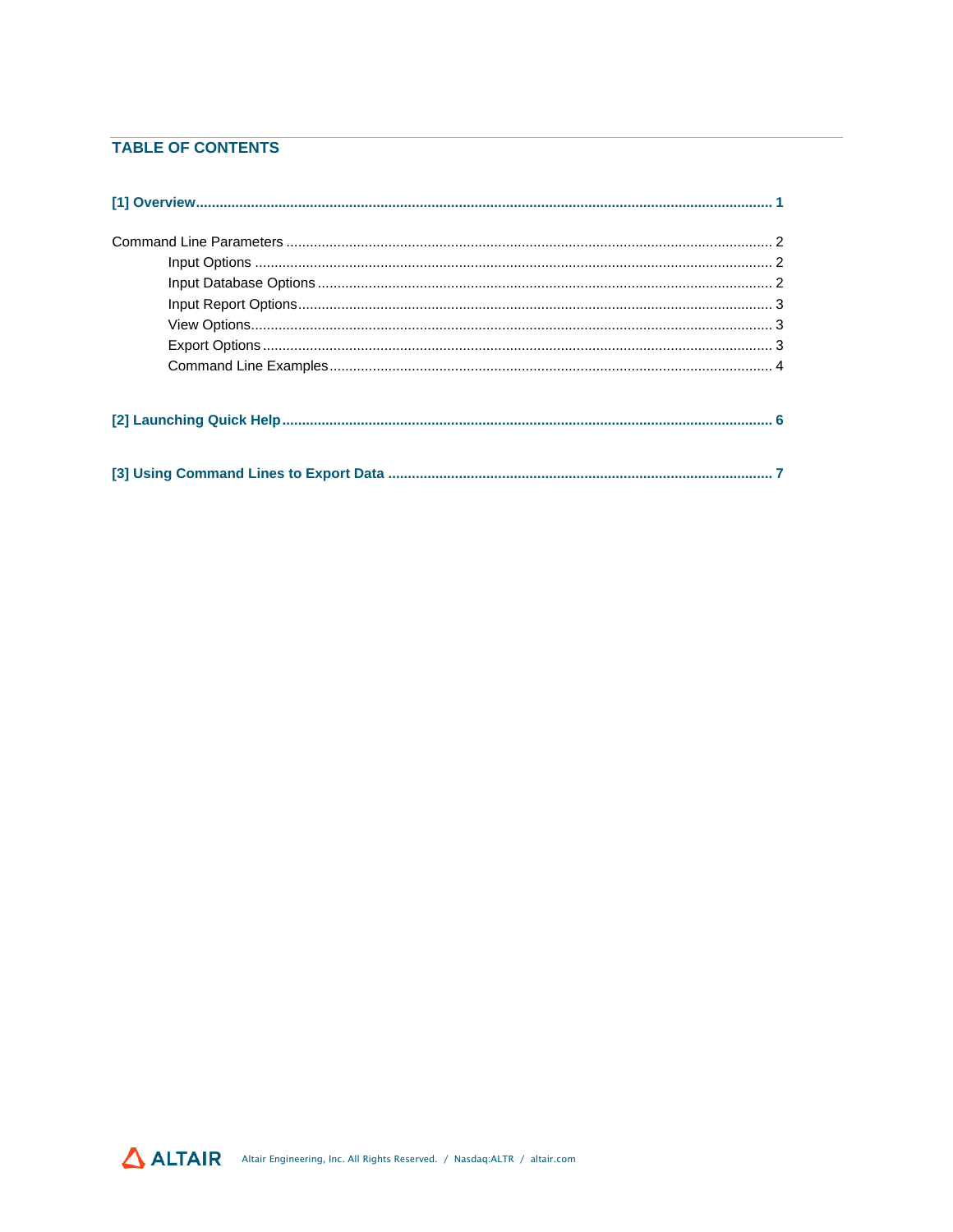# <span id="page-2-0"></span>**[1] OVERVIEW**

Monarch supports a number of command line parameters that you can use to open files when you start a Monarch session or automate an entire session and produce an export file.

The syntax for a simple Monarch command line is:

Monarch.exe /rpt:[Report File] /mod:[Model File] /exp:[Export File] /[View]

To open password-protected PDF files, the following syntax is used:

```
Monarch.exe /rpt:[Report File@password] /mod:[Model File] /exp:[Export File] 
/[View]
```
#### **NOTE**

The executable name is not the same as the interactive Monarch application. It is named Monarch.exe to help with compatibility of existing scripts for users upgrading from previous versions. Also, starting from Monarch v12, the command line module does not have a user interface, to increase performance.

#### For example, to open a report and Model and then export from Table View:

```
Monarch.exe /rpt:"C:\Users\Public\Documents\Datawatch 
Monarch\Reports\classic.prn" /mod:"C:\Users\Public\Documents\Datawatch 
Monarch\Models\lesson9.dmod" /exp:"C:\Users\Public\Documents\Datawatch 
Monarch\Export\classic.xls" /T
```
To open multiple reports, set a runtime field called "Test" to "True," and export from Summary View:

```
Monarch.exe /rpt:"C:\Users\Public\Documents\Datawatch 
Monarch\Reports\classic.prn" /rpt:"C:\Users\Public\Documents\Datawatch 
Monarch\Reports\classfeb.prn" /mod:"C:\Users\Public\Documents\Datawatch 
Monarch\Models\runtime.dmod" /set:"Test"="True" 
/exp:"C:\Users\Public\Documents\Datawatch Monarch\Export\classic.xls" /S
```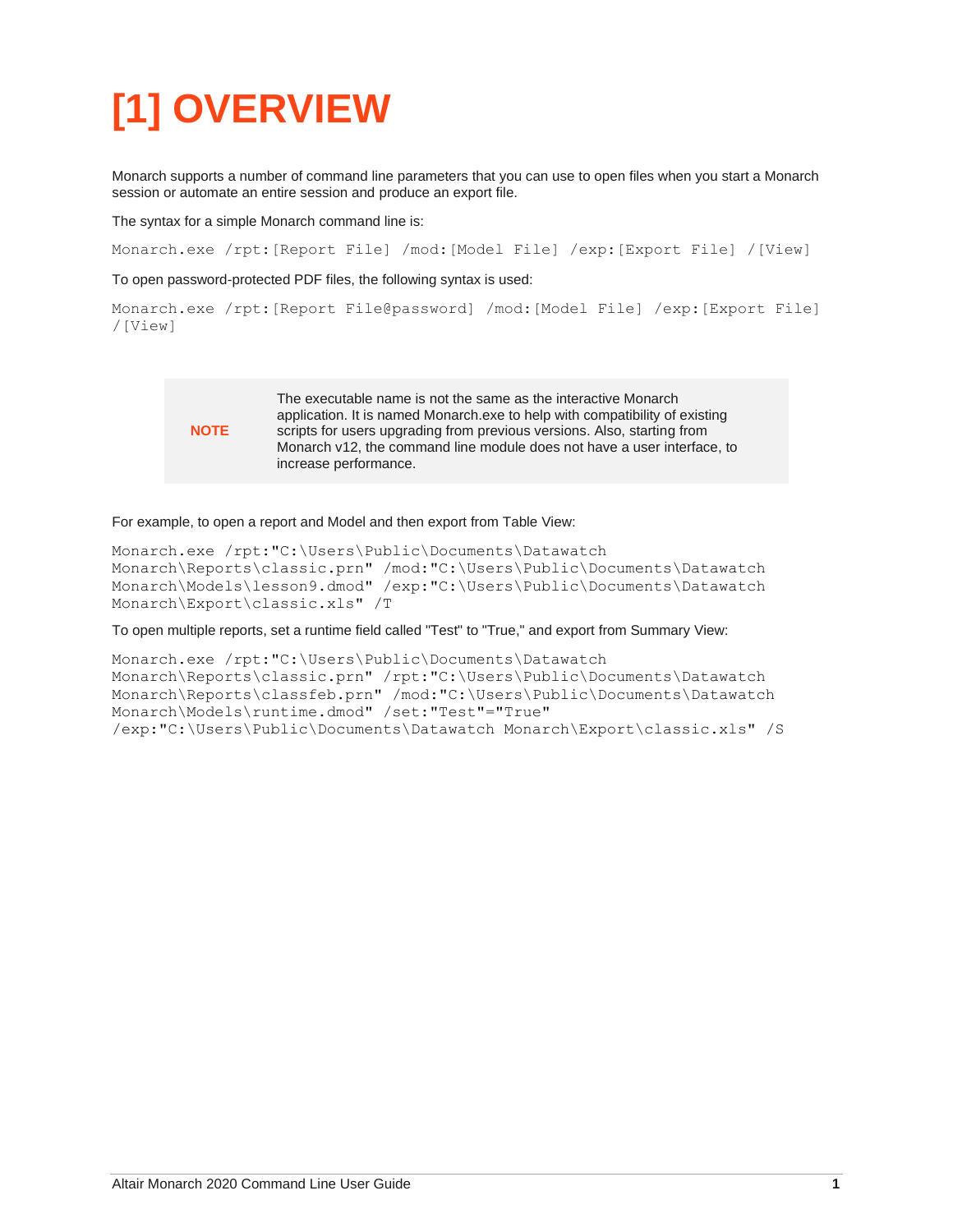## <span id="page-3-0"></span>**COMMAND LINE PARAMETERS**

The tables below present a list and explanations of the command line options.

#### <span id="page-3-1"></span>**Input Options**

| <b>Parameter</b>                                      | <b>Description</b>                                                                                                                                                                                                                                                                   |
|-------------------------------------------------------|--------------------------------------------------------------------------------------------------------------------------------------------------------------------------------------------------------------------------------------------------------------------------------------|
| /pri: [Project File]                                  | Specifies the Project file to use in the Monarch session.<br>When the /pri and /rpt switches are used in tandem, the reports specified<br>in the command line override any report indicated in the Project, i.e., if the<br>Project already contains a report list, it is discarded. |
| /mod: [Model File]                                    | Specifies the Model file to use in the Monarch session.<br><b>Note:</b> Omit this parameter if you specified a Project file as the first<br>parameter.                                                                                                                               |
| $\sqrt{\text{set}}$ : [Field Name] =<br>[Field Value] | Sets a runtime parameter named [Field Name] to the value [Field Value]<br>from the command line, instead of typing the values into a dialog box.<br>If all runtime parameters are fulfilled from the command line, the<br>corresponding dialog is suppressed upon program startup.   |

### <span id="page-3-2"></span>**Input Database Options**

| <b>Parameter</b>                            | <b>Description</b>                                                                                                                                                                                                                                                                                                                                                                                                                                                                 |
|---------------------------------------------|------------------------------------------------------------------------------------------------------------------------------------------------------------------------------------------------------------------------------------------------------------------------------------------------------------------------------------------------------------------------------------------------------------------------------------------------------------------------------------|
| $(datasource:[name] =$<br>connection string | Specifies the connection string for a named data source, where name is<br>either maindb (for the main database) or the name of an external lookup.<br>For example, /datasource:Lookup2="c:\test\MyData.mdb" sets<br>"c:\test\MyData.mdb" as the source for the external lookup named<br>"Lookup2" and overrides whatever source was specified in the model.<br>If the maindb is to be opened, the syntax<br>"/datasource:maindb=[name]=connection string" must be explicitly used. |
| $/\text{table}:$ [name=]<br>tablename       | Specifies the table to open for the named data source, where name is<br>either maindb (for the main database) or the name of an external lookup.<br>If the "name=" part is omitted, maindb is implied.<br>For example, "/table:Lookup2=Employees" sets "Employees" as the table<br>for the external lookup named "Lookup2" and overrides whatever table<br>was specified in the model.                                                                                             |
| /pwd: [name=]password                       | Specifies the password to use for the named data source, where name is<br>either maindb (for the main database) or the name of an external lookup.<br>If the "name=" part is omitted, maindb is implied. For example, "/pwd:fred"<br>sets "fred" as the password to be used for the main import table.                                                                                                                                                                             |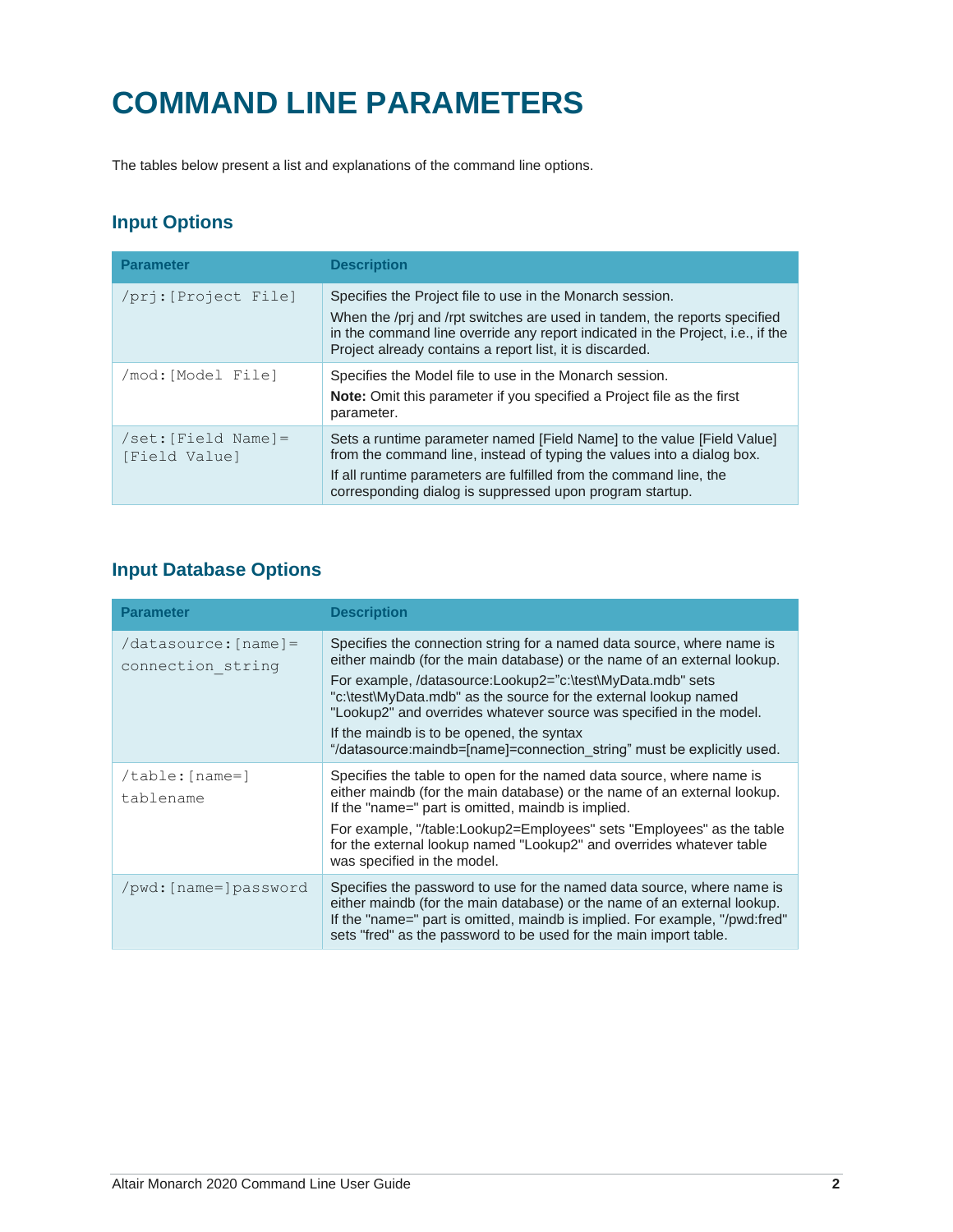### <span id="page-4-0"></span>**Input Report Options**

| <b>Parameter</b>    | <b>Description</b>                                                                                                                                                                                                                                                                                                                                                       |
|---------------------|--------------------------------------------------------------------------------------------------------------------------------------------------------------------------------------------------------------------------------------------------------------------------------------------------------------------------------------------------------------------------|
| /rpt: [Report File] | Specifies the report file to use in the Monarch session.<br>You can specify /rpt: more than once to open multiple reports.<br>If you specified a Project file and that Project has existing reports, the<br>reports specified in the command line override any report indicated in the<br>Project, i.e., if the Project already contains a report list, it is discarded. |

## <span id="page-4-1"></span>**View Options**

| <b>Parameter</b> | <b>Description</b>                    |
|------------------|---------------------------------------|
| ′R               | Sets the current view to Report View  |
| ΄Τ               | Sets the current view to Table View   |
| / S              | Sets the current view to Summary View |

### <span id="page-4-2"></span>**Export Options**

| <b>Parameter</b>               | <b>Description</b>                                                                                                                                                                                                                                                                                                            |
|--------------------------------|-------------------------------------------------------------------------------------------------------------------------------------------------------------------------------------------------------------------------------------------------------------------------------------------------------------------------------|
| /exp: Export Path and<br>File] | Specifies the name of an export file to create. Include this parameter if<br>you want to automate a Monarch session.<br>The export file extension determines the file type produced. Valid<br>extensions are: DBF, MDB, ACCDB, TXT, PDF, XLS, XLSX, HTM,<br>HTML, XML or any other extension to create a delimited text file. |
| /expfileopt: [option]          | Sets the file option for the command line export. Possible values of option<br>are:<br>Overwrite: create table, overwrite if the table already exists<br>□<br>Add: add (or append) data to an existing table. Create the table first<br>□<br>if it does not exist.<br>Skip: create the table only if it does not exist.<br>□  |
| /exptable: [Tablename]         | Sets the name of the table to be used for the command line export                                                                                                                                                                                                                                                             |
| /exptableopt: [option]         | Sets the table option for the command line export. Possible values are<br>overwrite, append, and skip.                                                                                                                                                                                                                        |
| $/px:$ [jobname]               | Runs a Project export jobname if it exists. Multiple jobs may be run using<br>multiple /px switches                                                                                                                                                                                                                           |
| /pxall                         | Specifies that all exports defined within the Project should be executed.                                                                                                                                                                                                                                                     |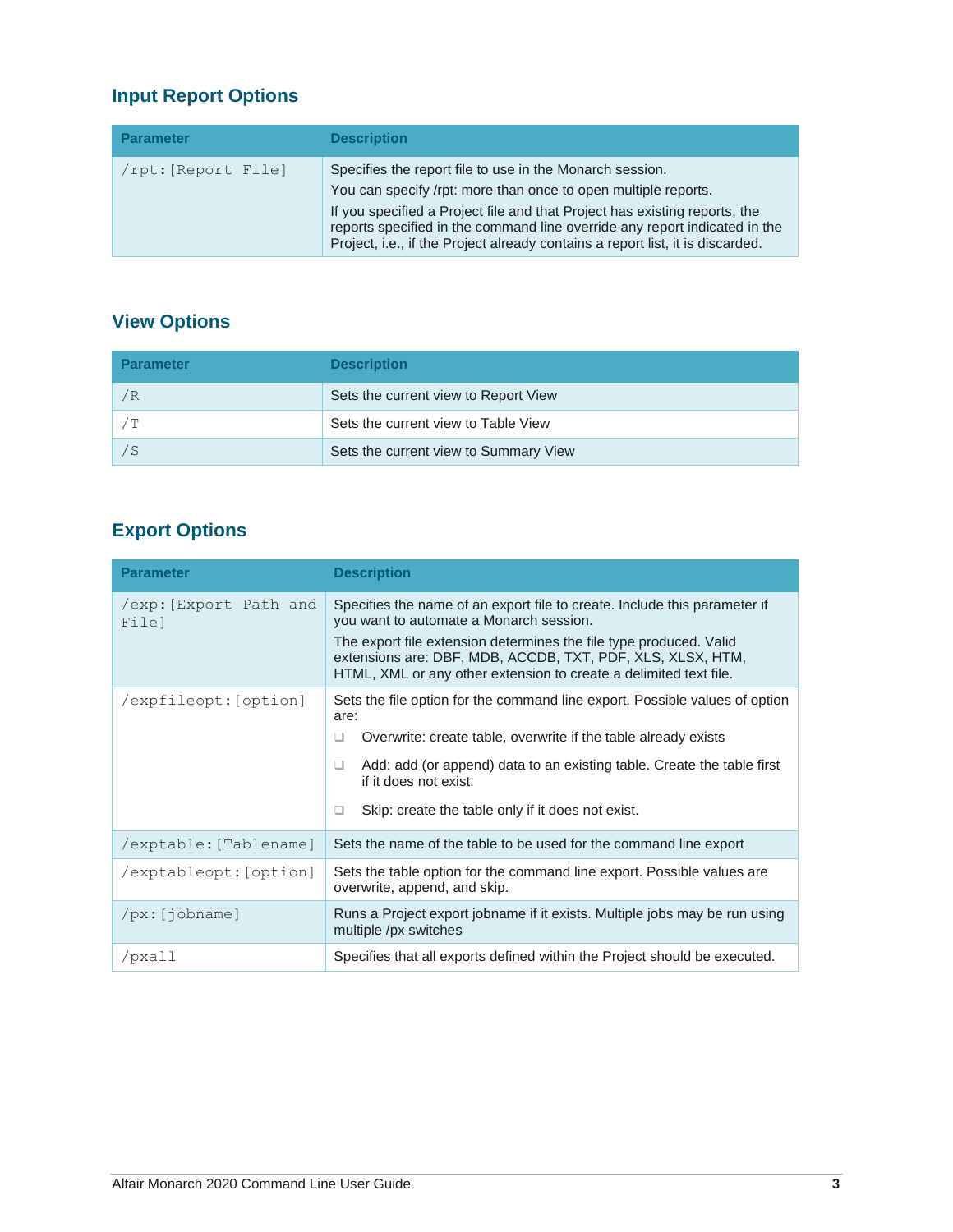These switches may appear in any order and may appear multiple times (with different name portions).



The executable name is not the same as the interactive Monarch application. It is named **Monarch.exe** to help with compatibility of existing scripts for users upgrading from previous versions. Also, starting from Monarch v12, the command line module does not have a user interface, to increase performance.

While these switches are primarily used to override values from a Project or Model file, they can be used to specify a main import table even in the absence of an associated database Project.

For example:

```
Monarch.exe /datasource:"c:\Data\June.mdb" /table:Sales /pwd:xyz 
/mod:"c:\Models\Sales.dmod" /exp:"c:\Exports\JuneSales.xls" /S
```
This command launches Monarch using data from table "Sales" in the Access database "c:\Data\June.mdb" (which requires password "xyz").

The data is loaded and interpreted via Model "c:\Models\Sales.dmod.". The current summary (notice the "/S" switch) is then exported to "c:\Exports\JuneSales.xls."

#### <span id="page-5-0"></span>**Command Line Examples**

The following commands assume that you installed Monarch to the following folder:

```
c:\Program Files\Altair Monarch 15\Monarch\
```
The following command launches Monarch and appends data to an existing file named classic.txt from Summary View:

```
"c:\Program Files\Altair Monarch 15\Monarch.exe" 
/rpt:"C:\Users\Public\Documents\Datawatch Monarch\Reports\classic.prn" 
/mod:"C:\Users\Public\Documents\Datawatch Monarch\Models\lesson11.dmod" 
/expfileopt:add /exp:"C:\Users\Public\Documents\Datawatch 
Monarch\Export\classic.txt" /S
```
The following command launches Monarch and exports classic.xls from Table View, overwriting an existing file:

```
"c:\Program Files\Altair Monarch 15\Monarch.exe" 
/rpt:"C:\Users\Public\Documents\Datawatch Monarch\Reports\classic.prn" 
/mod:"C:\Users\Public\Documents\Datawatch Monarch\Models\lesson11.dmod" 
/expfileopt:overwrite /exp:"C:\Users\Public\Documents\Datawatch 
Monarch\Export\classic.xls" /T
```
The following command launches Monarch and appends data from Table View to an existing named range or sheet called "Test" within an existing file called classic.xls.

```
"c:\Program Files\Altair Monarch 15\Monarch.exe" 
/rpt:"C:\Users\Public\Documents\Datawatch Monarch\Reports\classic.prn" 
/mod:"C:\Users\Public\Documents\Datawatch Monarch\Models\lesson11.dmod" 
/expfileopt:add /exptableopt:append /exptable: "Test" 
/exp:"C:\Users\Public\Documents\Datawatch Monarch\Export\classic.xls" /T
```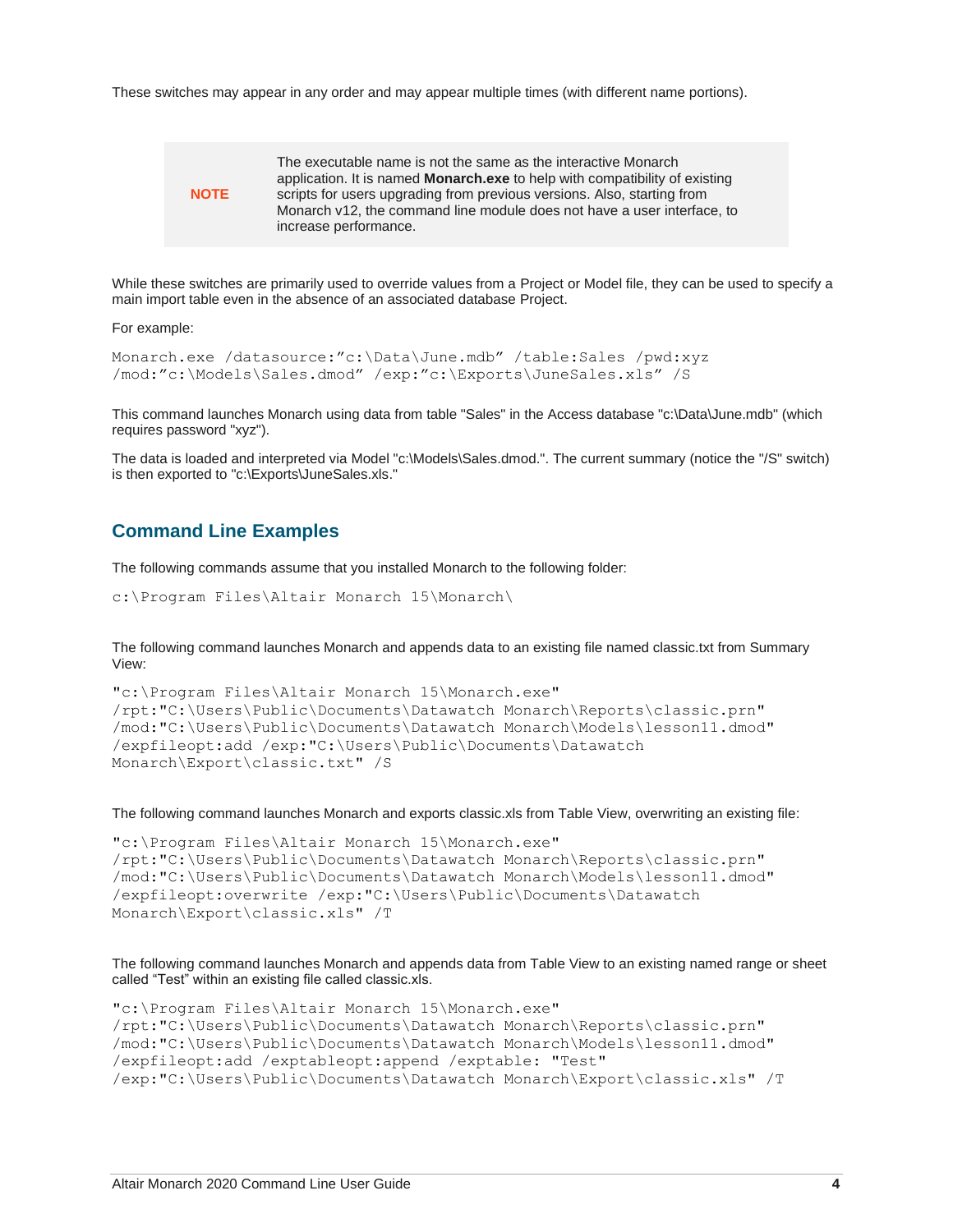The following command launches Monarch and export data from Table View, overwriting an existing named range or sheet called "Test" within an existing file called classic.xls.

"c:\Program Files\Altair Monarch 15\Monarch.exe" /rpt:"C:\Users\Public\Documents\Datawatch Monarch\Reports\classic.prn" /mod:"C:\Users\Public\Documents\Datawatch Monarch\Models\lesson11.dmod" /expfileopt:add /exptableopt:overwrite /exptable:"Test" /exp:"C:\Users\Public\Documents\Datawatch Monarch\Export\classic.xls" /T

The following command launches Monarch, opens the password-protected file data.pdf and exports data.xls from Table View.

```
"c:\Program Files\Altair Monarch 15\Monarch.exe" 
/rpt:"C:\Users\Public\Documents\Datawatch Monarch\Reports\data.pdf@password" 
/mod:"C:\Users\Public\Documents\Datawatch Monarch\Models\modelFile.dmod" 
/exp:"C:\Users\Public\Documents\Datawatch Monarch\Export\data.xls" /T
```
You may use any of the following methods to pass a command line to Monarch:

- ❑ Select **Start** > **Run**, type the command line in the *Open* box, and then choose **OK**. Use this method if you will need to use the command line only once.
- ❑ Create an icon that includes the command line. Use this method if you want to run the same Monarch session in the future, such as when you receive a new instance of a report file.
- ❑ Enter one or more command lines into a batch file (.bat or .cmd) and execute the batch file.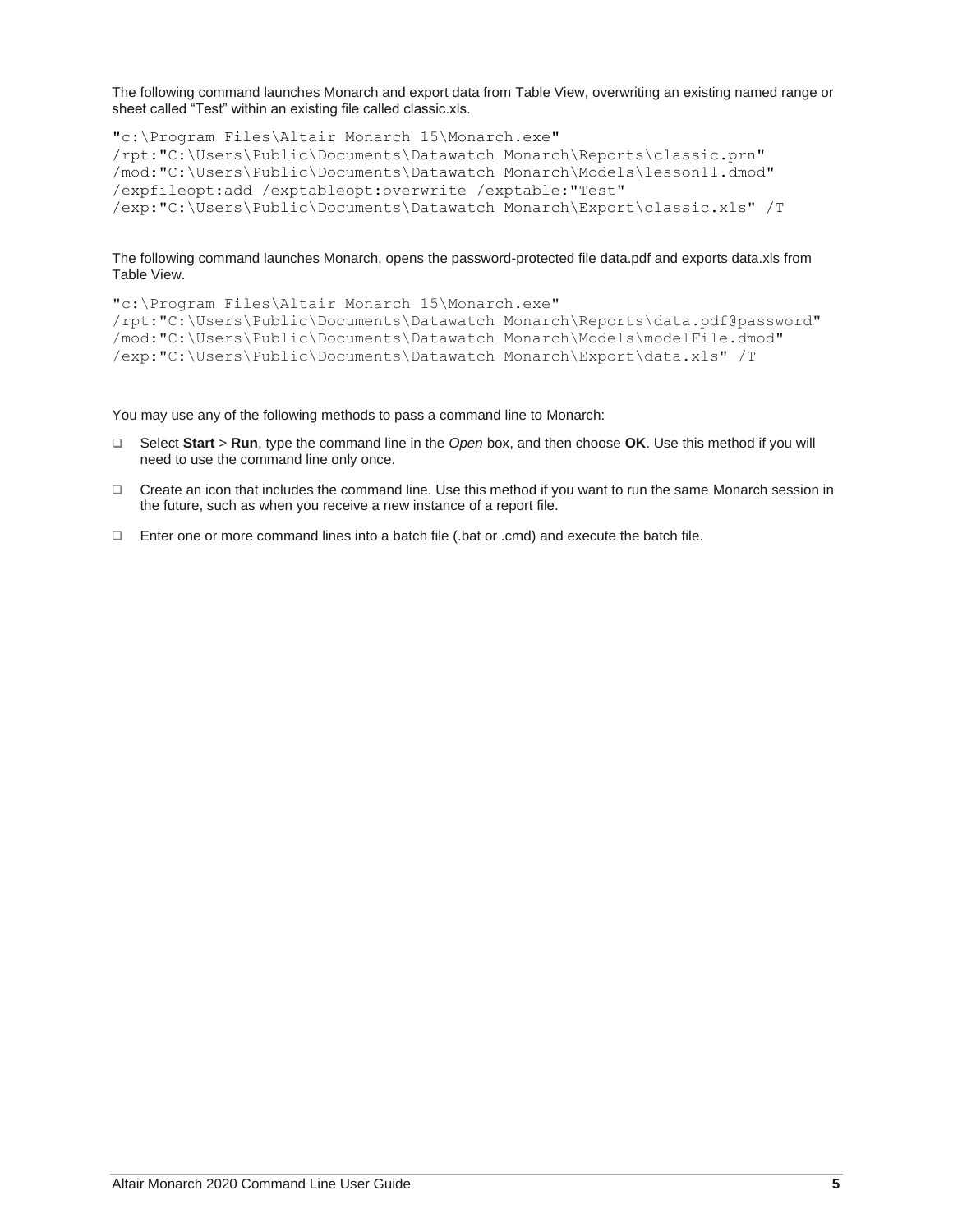## <span id="page-7-0"></span>**[2] LAUNCHING QUICK HELP**

You can run quick help from the command line to view the available arguments.

To view quick help, run the following from the command line.

"c:\Program Files\Altair Monarch 15\Monarch.exe" /?

**NOTE** The command above assumes that Monarch is installed in: c:\Program Files\Altair Monarch 15\Monarch\

Invoking quick help displays several usage options on screen: